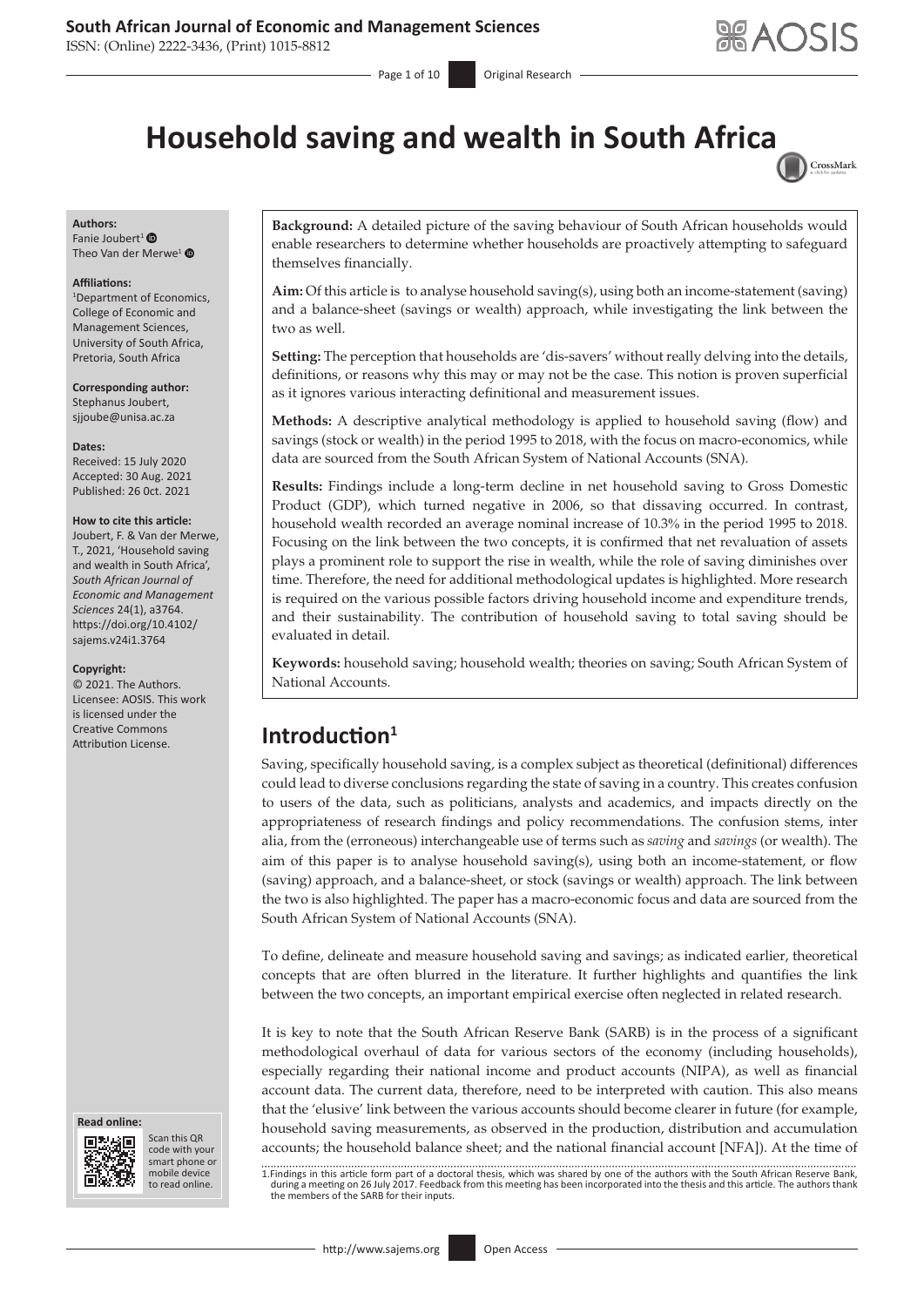writing, the SARB confirmed that the figures used in this article are based on the best (most relevant) data publicly available.

The rest of the article is structured as follows: In Section 2: Definitions and appropriate literature is discussed, while an overview of the Systems of National Accounts (SNA) is provided in section 3: This is followed by 4: The incomestatement approach, with detailed definitions and measurements of South African household saving from the flow perspective. Section 5: The balance-sheet approach, with definitions and measurements of household wealth. The link between these two measures is analysed in Section 6, and followed by Section 7, the Conclusion.

## **Literature review and definitions**

As far as the distinction between saving and savings is concerned, Hodgetts, Briggs and Smith (2006:3) mention that 'the topic of saving is muddied by the tendency for "saving" to mean different things to different people' and that a clear distinction needs to be made between the verb *saving* and the accumulated stock of *savings* (the noun, also referred to as wealth or net worth). Looking at the period 1985 to 2005, they found that New Zealand households had been dissaving since the early 1990's, while household wealth increased rapidly, driven strongly by positive house- price revaluations. They warn that a low or negative household saving rate, even when accompanied by strong rises in savings (or wealth), still carries various 'adverse economic implications', including more pressure on current account deficits, rising external debt and higher household indebtedness that may lead to increased financial vulnerability.

As far as South Africa is concerned, Prinsloo (2000) looked at trends in saving between 1960 and 1999 and found a decreasing trend in gross household saving as a percentage of household disposable income, notably from the mid-1980s. Unfortunately, his definition does not explicitly address the difference between saving and wealth (savings); however, he states that 'in terms of standard accounting practice, the saving of a household will be equivalent to the increase in (its) net asset value' (Prinsloo 2000:21). He identified 'rising marginal personal-tax rates' and 'persistent high inflation' to be disincentives to saving. Combining these with changes in the real after-tax interest rate, he arrived at a '3-sides-of-the-same-coin' argument; and it followed that an increase in interest rates alone is unlikely to incentivise South African households to save, if the impact of taxes and inflation is not sufficiently addressed (Prinsloo 2000:16–17).

Seminal works related to the theoretical underpinnings of household savings in South Africa, include those by Aron and Muellbauer (2006), as well as Aron, Muellbauer and Prinsloo (2006a, 2006b); these provided the first estimates of household sector balance sheets (or wealth), covering the period 1975 to 2005 (see, Aron et al. 2006a). Kuhn (2010) provided further important refinements to the work of Aron

et al. (2006a), and supplied a detailed analysis of the trends for the period 2005 to 2009.

As far as empirical literature is concerned, Orthofer (2015, 2017) made important contributions, and lamented the lack of focus on and attention to what exactly is measured as *saving* in the national accounts. Her findings for South Africa mirror those of Hodgetts et al. (2006), in the sense that a steady decline in household saving rates is observed, while household net worth had simultaneously risen strongly, driven to a large extent by the appreciation of asset valuations, notably domestic corporate equities. She remarked that 'the full integration of the South African national accounts will contribute to our understanding of aggregate saving and wealth dynamics in future' (Orthofer 2017:239). She also raised an important warning, related to the distribution of wealth in South Africa, specifically the highly concentrated nature of equity ownership.

As mentioned earlier, and also revealed in literature, the definition of saving is very important. This section, therefore, is concluded with some definitions focusing on the important, yet easily confusing distinction between the terms *saving* and *savings*.

Grammatically, saving is usually seen as a verb, such as 'saving money when buying an item on special' or 'saving for a special occasion'. Savings is used as a noun, such as 'I'm going to put some of my savings into a down payment on a car', or, 'I asked my financial advisor for a summary of my retirement savings' (*Oxford learner's dictionary*; examples adjusted by authors). Use of both words evidently stem from the same origin, *save*, and are, therefore, often explained together in dictionaries.

Conceptually, in economics saving is usually regarded as a flow concept, for example 'the part of your monthly income left over after paying all your bills'. In contrast, savings could be regarded as a stock concept, referring to an individual's 'net worth calculated by subtracting liabilities from assets' or it could be used in reference to 'savings institutions' (Poole 2007:2–3). Poole (2007) further makes the important statement that 'you may use your saving to pay down debt or add to your assets', hinting on the theoretical link between the two words.

As far as possible, it will be indicated whether the flow or the stock concept is referred to. This approach is supported by literature, typically differentiating between household saving (as measured by using the income-statement approach or the flow measure), and household wealth (as measured by a balance-sheet method or the stock measure).

## **Overview of the System of National Accounts**

Similar to the way in which organisations are required to record their business activities according to a set of generally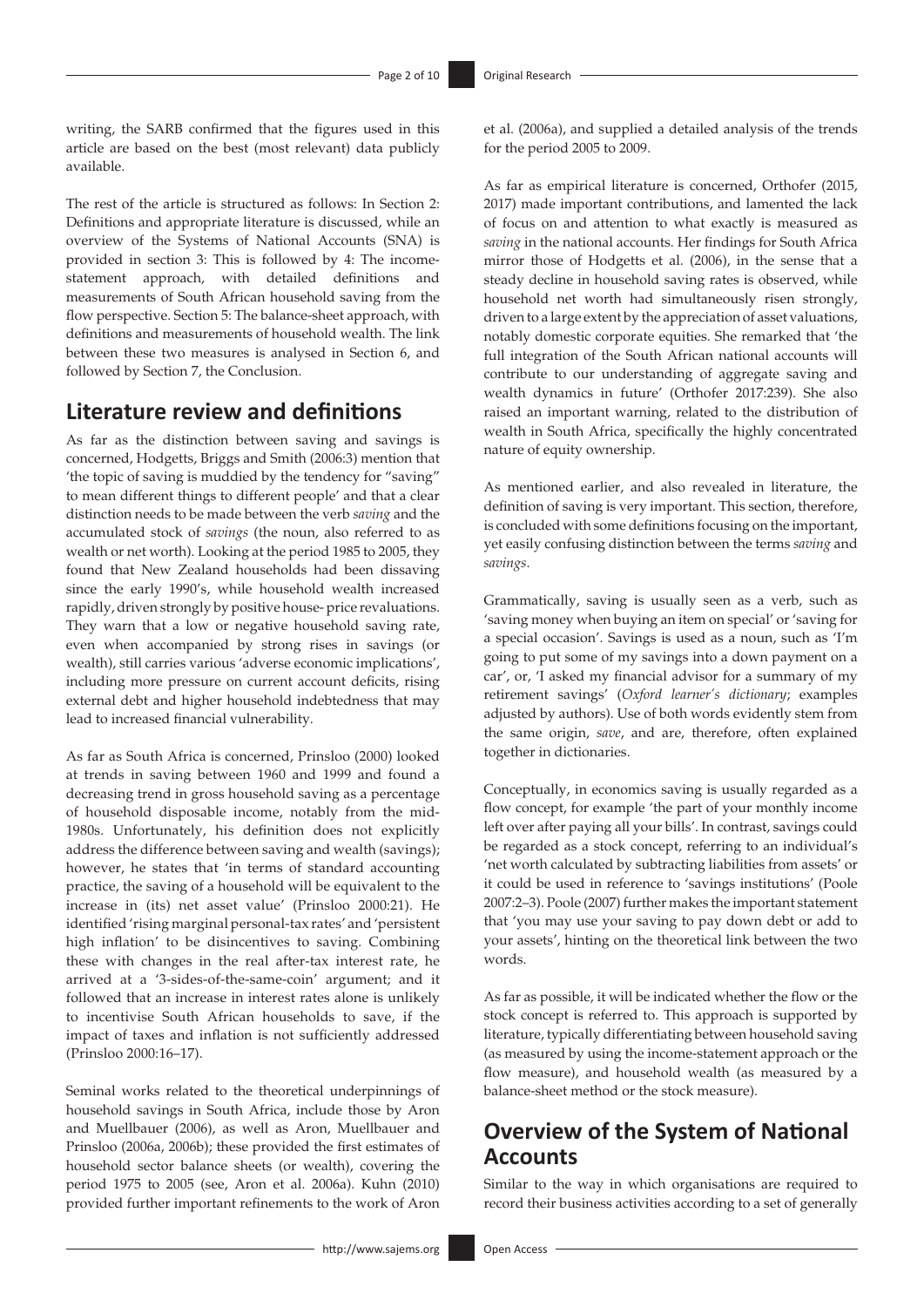accepted accounting principles, so too a system was developed allowing countries to record their macro-economic activity according to a standard internationally accepted statistical framework. According to the United Nations (UN) website, the SNA is defined as a: 'statistical framework that provides a comprehensive, consistent and flexible set of macroeconomic accounts for policymaking, analysis and research purposes'. The SNA is a joint project produced and released under the auspices of the UN, the European Commission (EC), the Organisation for Economic Coordination and Development (OECD), the International Monetary Fund (IMF) and the World Bank Group (WBG) (United Nations, 2009: iii).

For most countries, this official framework of reporting economic activity began during or after World War II. For example, the first official National Accounts for the United States were published in 1942 (Mohr 2016:18). South African National Accounts data are available from 1946, and the latest version of the accounts is the 2008 SNA, which replaced the 1993 version (SARB2015). The full set of national accounts includes various items such as NIPA, input-output tables, the NFA, national balance sheets and the Balance of Payments (BoP). The responsibility for compiling these accounts was traditionally divided between Statistics South Africa (production and income) and the SARB (expenditure, as well as institutional sector accounts, balance sheets and accumulation accounts) (Orthofer 2015:16), but Statistics South Africa now also prepares the expenditure accounts.

In defining the household sector in South Africa, it is important to note that, not only are private households included in the SNA, but also unincorporated business enterprises of households, non-profit institutions serving households (NPISHs), as well as private trusts and friendly societies. The justification for including unincorporated businesses is based on the unlimited liability of owners, meaning that household assets are at risk in the case of bankruptcy. NPISH, private trusts and friendly societies are included because the boundaries between them and private households are not always clear (Orthofer 2015:11).

There is a possibility that the SARB in future may exclude all, or at least some of these four additional items mentioned, thus focusing on households only. Such an approach should be welcomed, as various items currently included (e.g. depreciation or rent on subsoil assets), are linked to the related enterprises and institutions, which creates confusion.

## **The income-statement approach**

The flow measure of household saving relates to the concept that saving is the part of income not consumed, and is sometimes described as 'abstinence' or 'postponed consumption'. In accounting terms, it is a flow measure typically found in the income statement of entities. An example often used to illustrate the term relates to changes in the water level of a dam, where the flow of water in and out of a dam is measured over a specific period of time, expressed as a rate. The flow concept dominated the saving literature in most countries after World War II, predominantly due to the availability of data.

From a theoretical perspective, saving in the household sector, in its most basic form, is represented by:

$$
S = Y - C \tag{Eqn 1}
$$

Where:

*S*: Household saving (gross saving) *Y*: Household disposable income<sup>2</sup> *C*: Household consumption expenditure (Hodgetts et al. 2006:9).

However, provision is also made for the consumption of fixed capital (CFK, depreciation of the household sector's capital stock; or housing stock). This reflects the amount that households need to invest annually to maintain their stocks' productivity. From this, net saving  $(S_{N})$  can be calculated as follows:

$$
S_N = Y - C - CFK \tag{Eqn 2}
$$

Where CFK is the depreciation in the housing stock.<sup>3</sup>

Household saving is recorded in the production, distribution and accumulation accounts for households and NPISHs (see Table 1). It includes six accounts, namely the production account, generation of income account, allocation of primary income account, secondary distribution of income account, use of disposable income account and capital account.<sup>4</sup> The first five of these accounts enable the calculation of the gross (and net) saving of households, and is discussed further below.

The first account, the production account, shows the net output of production when production is defined as an activity that 'uses inputs of labour, capital, and goods and services to produce outputs of goods and services' (United Nations 2009:95). An example is subsistence agriculture or other forms of agricultural production, part of which is consumed by the household itself (intermediate production). As this is often part of the informal sector, it provides various measurement challenges (United Nations 2009:466). Output, less intermediate consumption, is stated as gross value added at basic prices (see Table 1).

The second account, the generation of income accounts, is merely an extension of the production account as more production costs and subsidies are taken into consideration. It views households in their capacity as producers, whose

<sup>2.</sup>Also referred to as 'total available household's resources', (SARB 2016:S-132, KBP6847).

<sup>3.</sup>Also referred to as 'consumption of fixed capital at replacement value' (see SARB 2016:S-132, KBP6849).

<sup>4.</sup>The capital account looks at the changes in assets held by households, specifically the 'values of non-financial assets that are acquired, or disposed of' (United Nations 2009:195).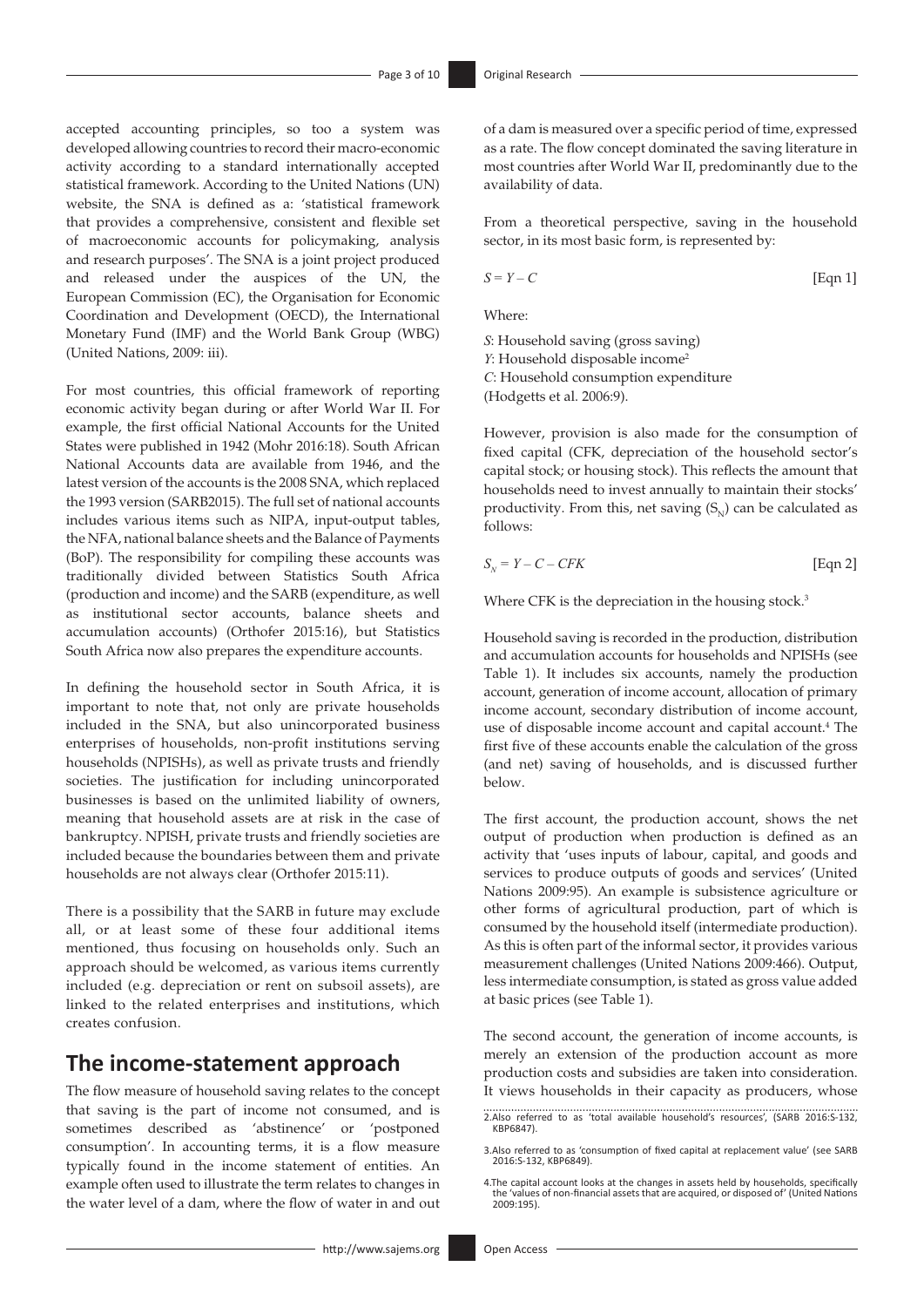| <b>TABLE 1:</b> Production, distribution and accumulation accounts of South African |  |  |  |  |
|-------------------------------------------------------------------------------------|--|--|--|--|
| households, <sup>5</sup> 2018 (R millions).                                         |  |  |  |  |

| Account                           | <b>Categories</b>                                         | Code       | 2018                 |  |
|-----------------------------------|-----------------------------------------------------------|------------|----------------------|--|
|                                   |                                                           | <b>KBP</b> |                      |  |
| Production                        | Output at basic prices                                    | 6820       | R1 373 311           |  |
| account                           | Less: Intermediate consumption                            |            | R560 156             |  |
|                                   | Gross value added at basic prices                         |            | R813 155             |  |
| Generation of                     | Less: Compensation of employees                           |            | R160 109             |  |
| income account                    | Less: Other taxes on production                           |            | R32 450              |  |
|                                   | Other subsidies on production                             | 6825       | R197                 |  |
|                                   | <b>Gross operating surplus</b>                            |            | R620793              |  |
| Allocation of                     | Compensation of employees                                 | 6240       | R2 317 919           |  |
| primary income<br>account         | Property income received                                  | 6827       | R508 767             |  |
|                                   | Interest                                                  | 6828       | R98 094              |  |
|                                   | <b>Dividends</b>                                          | 6829       | R <sub>155</sub> 973 |  |
|                                   | Property income attributed to insurance<br>policies       | 6830       | R254 278             |  |
|                                   | Rent on land and subsoil assets                           | 6831       | R422                 |  |
|                                   | Less: Property income paid                                | 6832       | R222 670             |  |
|                                   | Interest                                                  | 6833       | R218 449             |  |
|                                   | Rent on land and subsoil assets                           | 6834       | R4171                |  |
|                                   | Gross balance of primary income                           | 6835       | R3 224 809           |  |
| Secondary                         | Social benefits received                                  | 6836       | R433 994             |  |
| distribution of<br>income account | Other current transfers received                          | 6837       | R250 998             |  |
|                                   | Non-life insurance claims                                 | 6838       | R183 267             |  |
|                                   | Miscellaneous current transfers                           | 6839       | R67 731              |  |
|                                   | Less: Current taxes on income and wealth                  | 6845       | R502 916             |  |
|                                   | Less: Social contributions paid                           | 6840       | R281 132             |  |
|                                   | Less: Other current transfers paid                        | 6841       | R195 851             |  |
|                                   | Net non-life insurance premiums                           | 6842       | R183 267             |  |
|                                   | Miscellaneous current transfers                           | 6843       | R12 584              |  |
|                                   | Gross disposable income                                   | 6844       | R2 929 902           |  |
|                                   | Use of disposable Adjustment for the change in net equity |            |                      |  |
| income account                    | of households in pension funds reserves                   | 6845       | R63871               |  |
|                                   | Less: Residual                                            | 6846       | R5680                |  |
|                                   | Total available household resources                       | 6847       | R2 988 093           |  |
|                                   | Less: Final consumption expenditure                       | 6007       | R2 920 994           |  |
|                                   | <b>Gross saving</b>                                       | 6848       | R67099               |  |
|                                   | Less: Consumption of fixed capital                        | 6849       | R70 138              |  |
|                                   | <b>Net saving</b>                                         | 6200       | -R3038               |  |

activities generate primary incomes (United Nations 2009:131). The costs include labour costs (compensation of employees<sup>6</sup>) and taxes on production. This gives the gross operating surplus of household production. In 2018, the gross operating surplus contributed 21.2% to the gross disposable income of households.

The third account, the allocation of primary income account, shifts the focus from households as producers to their capacity as recipients of primary incomes. Included in this account is the most prominent source of household income, namely the compensation of employees. The account also includes property income received and paid. Compensation of employees equalled 79.1% of the gross disposable income of households in 2018. Compared over time to the size of the economy, compensation of employees dropped from just below 50.0% in 1998 to 43.5% in 2002. It remained at, or close

5.Households and non-profit institutions serving households.

6.This item relates to the compensation of employees by unincorporated enterprises owned by households (United Nations 2009:131). It should not be confused with the compensation of employee's item, recorded in the primary income account. Property income received, reached a high of 18.2% of GDP in 1998. It declined with a noticeable drop of 4.0 percentage points from 2008 to 2010, linked to the slump during the 2008 and 2009 Global Financial Crisis (GFC) also causing an economic recession in South Africa. The slowdown narrowed the gap between property income received and paid, thus placing pressure on household income.

The fourth account is the secondary distribution of income which deals with current transfers or instances in which income is received, without any goods exchanging hands or services rendered (United Nations 2009:157). This differs from the primary income account in which actual goods or services are provided by households in exchange for compensation. Prominent items in this account include social assistance payments, as well as taxes on income and wealth.

Social benefits received, include current transfers to households by government. This item equalled 14.8% of gross disposable income in 2018. Compared to the size of the economy, social benefits received, rose sharply from 6.8% of GDP in 2005 to 9.8% in 2015. Of important is that although social assistance payments<sup>7</sup> are included here, social benefits received are defined more broadly and also include, for example, payments made in respect of sickness, unemployment, housing, education or family circumstances (United Nations 2009:172).

Also evident from this account is the impact of taxes on income and wealth, measuring 17.2% of gross disposable income during 2018. Looking at the trend over time, it rose from 7.6% of GDP in 2005 to 10.3% in 2018. Personal income tax (PIT) has been contributing a relatively larger share of total government revenue over time, while the highest marginal tax rate of PIT was increased to 41.0% in 2016, and to 45.0% again in 2017.

Social contributions paid, should not be regarded as the counterpart of social benefits received, and are defined as 'actual or imputed payments to social insurance schemes', which also include voluntary contributions, or those made by employers on behalf of their employees (United Nations 2009:158).

Gross disposable income of households forms the last line item in the secondary distribution of income account and decreased from 62.8% of GDP in 1998 to 56.4% of GDP in 2008. Thereafter it improved again to 60.1% of GDP in 2018. Income usually has an important impact on saving which the World Bank (2011:27–28) refers to as the 'income channel of saving'. The Bank notes that the size of the impact depends on the level of a country's development and whether economic agents view movements in income of a transitory nature, or regard it as a permanent change. In its analysis, the World Bank concluded that the role of 7.Social assistance payments rose from around 2.5% of GDP in 2005 to 3.0% in 2015.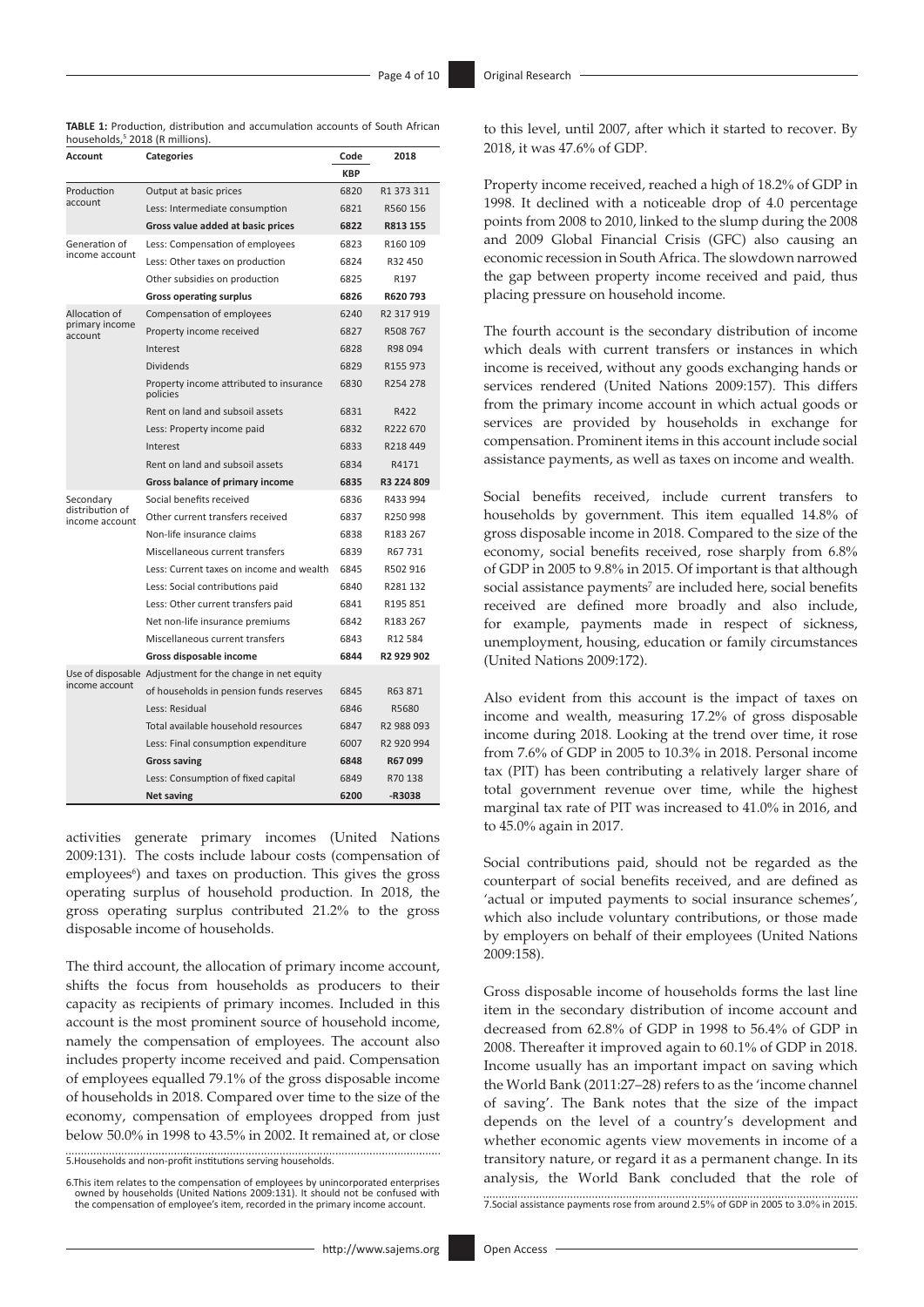household income growth in South Africa was insufficient ('it did not play as major a role, as it could have') to support household saving.

The focus shifts in the fifth account to how households utilise their income, aptly named the use of disposable income in the households' accounts. The account consolidates three important concepts namely household income, consumption and saving (United Nations 2009:179). Household income (line item total available household resources<sup>8</sup>) declined from 67.3% of GDP in 1997 to 61.3% in 2018 while consumption (final consumption expenditure of households) declined from 63.3% of GDP in 1997 to 59.9% in 2018 (see Figure 1). Therefore, disposable income of households, as measured against the size of the economy, decreased at a faster pace. This means that the financial buffer (or gap) that existed between households' income and spending during the 1990s and early 2000s, was wiped out by 2006.

Possible reasons for the disappearance of the buffer are provided by the BANKSERV Disposable Salary Index (BDSI), which mentions that although gross salary increases in general have been above the rate of inflation since the early 2000s, expenditure pressures were also severe, especially those related to income tax, medical aid and Unemployment Insurance Fund (UIF) contributions (Bankserv Africa 2016). A further detailed analysis of these and other possible drivers of household income and expenditure remain important research objectives, but fall outside the immediate scope of this paper.

The gap between consumption expenditure and household resources increased somewhat during 2008 to 2010 and again towards the end of the analysis period. However, the size of the gap remains less than half the size it was during the late 1990s (see Figure 1).

Household saving (gross saving) is calculated as the difference between income and consumption. In nominal terms, it amounted to R18.1 billion and R67.1 bn., in 1995 and 2018 respectively, with an average of R28.4 bn. recorded during the period. Compared to the size of the economy, gross saving declined notably after 1995, but has been recovering somewhat since 2014 (see Figure 2).

To determine net saving, depreciation (or the CFK, at replacement value) has to be factored in. Depreciation remained very stable from 1995 to 2018, averaging around 1.6% of GDP.

The net saving of households declined from 2.4% of GDP in 1997 to a negative (dissaving) -1.4% in 2007; that is at the height of the strong economic growth spurt South Africa experienced at the time.<sup>9</sup> It seems likely that the GFC imparted some caution to both banks (limiting their credit extension) and consumers (more prudent management of their household finances), as net saving 'improved' to -0.3% of

8.Total available household resources is calculated by adjusting gross disposable income with two items namely the change in the net equity of households in pension fund reserves and a residual (a statistical discrepancy between the expenditure components of GDP [SARB 2016]).

9.South Africa's GDP rose on average by more than 5.0 per cent per year during the period 2004–2007 (SARB).



GDP, Gross domestic product.

**FIGURE 1:** Total available household resources and final consumption expenditure, 1995 to 2018.



GDP, Gross domestic product.

**FIGURE 2:** Gross and net saving of households, 1995 to 2018.

GDP by 2009. Evidence of this improvement is revealed by domestic private sector credit extension which declined from an average rise of 21.3% in 2008, to merely 6.8% in 2009 (in addition, actual negative year-over-year figures were recorded during the first quarter of 2010) (SARB 2021). However, as soon as the economy regained traction (around 2010), net saving again declined to -1.4% in 2013. It did improve somewhat towards the end of the analysis period, albeit mostly in negative territory still.

## **The balance-sheet approach**

The balance-sheet approach views household savings as the accumulation of wealth, and is therefore a stock concept measured at a specific point in time. Formal (or standardised) measures and accounting practices related to the household balance sheet have been lacking in the national accounts (both globally and in South Africa), and evidence of research aimed at reliable estimating techniques for South Africa could only be found from the mid-2000s onwards. Still, South Africa remains one of the first emerging market countries to have incorporated household balance-sheet estimates into its SNA. These figures have since been recalculated (backdated) to 1975 (Aron & Muellbauer 2006; Orthofer 2015:1–3, 16, 33). In this article the figures of the SARB for the period 1995 to 2018 are used.

Household wealth (W) is calculated as the market value of assets (*A*), less liabilities (*L*), or in mathematical terms: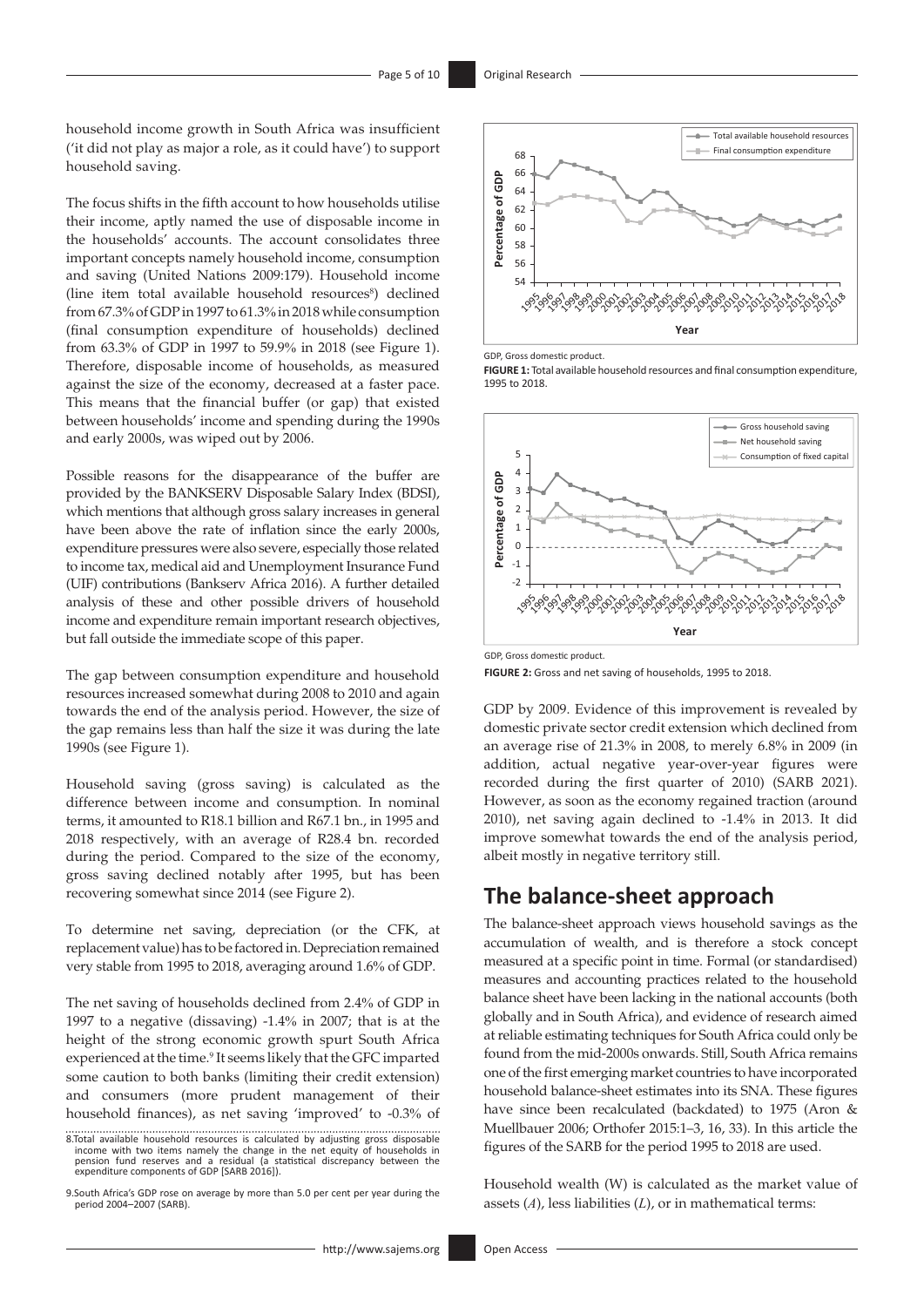$W = A - L$  [Eqn 3]

Household assets can be defined as:

[*A*] store of value representing a benefit or series of benefits accruing to the economic owner by holding or using the entity over a period of time. It is a means of carrying forward value from one accounting period to another. (United Nations 2009:39)

For most assets, there is a corresponding liability, defined as being established when:

[*O*]ne unit (the debtor) is obliged, under specific circumstances, to provide a payment or series of payments to another unit (the creditor). (United Nations 2009:39)

From a theoretical perspective, strong emphasis is placed on the distinction between tangible (e.g. residential property) and non-tangible (financial) assets. Using these concepts, the determinants of Equation 3 can be further refined as follows:

$$
A = \left(A_{t-1}^T - CFK + I^T + R^T\right) + \left(A_{t-1}^{NT} + I^{NT} + R^{NT}\right)
$$
 [Eqn 4]

$$
L = B_{t-1} + \Delta B + R^B \tag{Eqn 5}
$$

Where:

*A*: The value of tangible and non-tangible assets  $(A<sup>T</sup> + A<sup>NT</sup>)$ 

 $A_{t-1}^T$ : The value of tangible assets (capital stock) in the previous period

 $A_{t-1}^{NT}$ : The value of non-tangible assets in the previous period

CFK: Consumption of fixed capital

*IT* : Investment in tangible assets

*INT*: Investment in non-tangible assets

*RT* : Revaluation of tangible assets

*RNT*: Revaluation of non-tangible assets

*RB*: Revaluation of borrowed amount

 $B_{\epsilon,1}$ : Level of borrowing in the previous period

(Hodgetts et al. 2006:25–26).

The SARB uses the same concepts to present the household balance sheet, but refers to non-tangible assets as financial assets, while tangible assets are called non-financial assets. Non-financial assets include items such as residential buildings, while financial assets include various bank deposits, interest in pension funds and long-term insurers, and even foreign assets. On the liability side of the household balance sheet, mortgage advances and other debt (including instalment sale and leasing, as well as personal loans) are listed (for a detailed list of all household assets and liabilities included by the SARB see Kuhn 2010).

Table 2 provides the balance sheet data of the household sector for 2005 and 2018 respectively. Over time, and compared to the size of the economy, total household assets performed strongly during the early 2000s as it rose from 217.5% of GDP in 2002 to 295.7% in 2006. It declined during the GFC but by 2018 it had again recovered slightly to 262.6% of GDP (see Figure 3). The category for financial assets, is the largest household asset category and contributed two-thirds

| Variable           | <b>Categories</b>                                   | Code       |       | 2018                |
|--------------------|-----------------------------------------------------|------------|-------|---------------------|
|                    |                                                     | <b>KBP</b> | Rbn.  | Rbn.                |
| <b>Assets</b>      | <b>Non-financial assets</b>                         | 6920       | R1257 | R4504               |
|                    | <b>Residential buildings</b>                        | 6921       | R1022 | R2848               |
|                    | Other non-financial assets                          | 6922       | R235  | R1657               |
|                    | <b>Financial assets</b>                             | 6923       | R2740 | R8294               |
|                    | Assets with monetary institutions                   | 6924       | R352  | R1265               |
|                    | Interest in pension funds and<br>long-term insurers | 6925       | R1410 | R4356               |
|                    | Other financial assets                              | 6926       | R978  | R2674               |
|                    | <b>Total assets</b>                                 | 6927       | R3997 | R <sub>12</sub> 799 |
| <b>Liabilities</b> | Mortgage advances                                   | 6929       | R389  | R1022               |
|                    | Other debt                                          | 6930       | R341  | R1148               |
|                    | <b>Total liabilities</b>                            | 6928       | R730  | R2170               |

**Net wealth Net wealth 6931 R3267 R10 629**



**TABLE 2:** Balance sheet of the household sector, 2005 and 2018.

GDP, Gross domestic product.

**FIGURE 3:** Total, non-financial and financial assets of households, 1995 to 2018.

(64.8%) to total assets in 2018, while non-financial assets contributed only 35.2%.

Interest in pension funds and long-term insurers is the largest financial asset class and contributed 52.5% to financial assets for 2018 (it is also the largest of all asset classes, both non-financial and financial). Looking at this item's performance over time, a distinctive 'W' pattern is evident, as interim high points were reached during 2006 (96.7% of GDP) and 2014 (100.0% of GDP) respectively. This is most likely linked to strong bull runs in local equities, experienced in both these periods. After 2014, the item decreased notably to 89.4% of GDP in 2018.

Non-financial assets are driven strongly by the residential property market, and the housing boom experienced during the early 2000s in the South African economy is clearly visible in the data. Residential property assets almost tripled from R528 bn. in 2002 to R1.5 trillion in 2008. Compared to the size of the economy, residential buildings peaked at 68.5% of GDP in 2007. Following the GFC, this item decreased to 58.0% of GDP in 2012, after which it again increased marginally, but remained well below its previous peak.

On the liability side, mortgage advances to households contributed roughly half (47.1%) to total liabilities, while the other half is made up of other debt items, including instalment sale and leasing, as well as personal loans (see Table 2).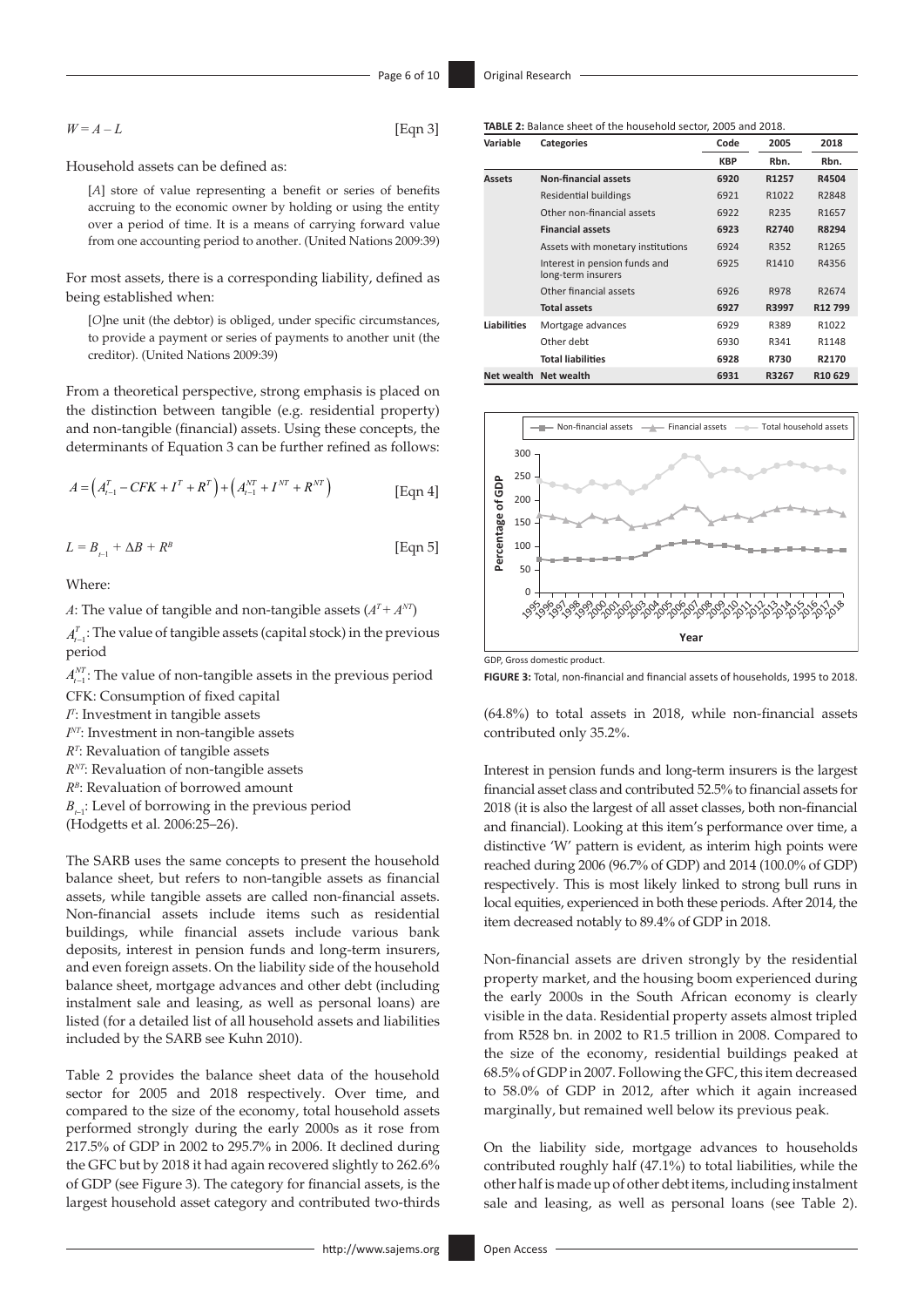Mortgage advances rose especially strongly around the residential property boom of 2003 to 2007. Thereafter the demand for mortgages had been muted, as the item dropped from 32.4% of GDP in 2007 to 21.0% in 2018.

In contrast to this, the demand for other debt items (such as instalment and leasing credit, personal loans and open accounts) showed an upward trend and caught up with mortgages in 2014, after which it remained the main household liability. Prinsloo (2000:21) noted that an inverse relationship could be expected between consumer credit and saving. Various researchers tested this empirically and found evidence of a negative (inverse) correlation between the liberalisation (expansion) of credit markets and household saving in South Africa (see, for instance, Aron & Meullbauer 2000, 2012; Harjes & Ricci 2005; Viegi 2014:134–136).

The focus now falls on net wealth that is calculated as assets less liabilities. Compared to the size of the economy, net wealth in South Africa peaked in 2006 at 245.4% of GDP. It dropped to 201.9% of GDP in 2008, as the GFC impacted on asset valuations. A distinctive 'W' pattern is evident again between 2007 and 2014 as wealth fluctuated in accordance with economic growth and financial market trends during the period. A notable improvement is evident during 2012 to 2014. However, after 2014 net wealth shows mostly a declining trend and in 2018 it measured 218.1% of GDP, or roughly the same level as it was during 2012 (see Figure 4).

Another measure is to look at how household net wealth changed on an annual basis. This indicates an average annual nominal increase of 10.3% for the period 1995 to 2018. The strongest performances were measured during 1999, 2004 and 2006, all of which recorded rises above 20.0% year over year. The only negative value was recorded in 2008, which measured -4.8%, while in 2018 a rise of merely 0.3% was recorded (see Figure 4).

Compared on a pre- and post-GFC basis, it is evident that the nominal rise in household wealth had been weaker post-GFC, as it averaged 8.4% (2009 to 2018), compared to an average of 11.7% before the crisis (inflation did average



GDP, Gross domestic product.

**FIGURE 4:** Household net wealth, 1995 to 2018.

around 1.0 percentage point higher during the pre-GFC period). Interestingly, the weakness post-GFC has been more prominent in the non-financial asset category as it rose by an average of 6.4% (2009 to 2018), while financial assets rose 8.9% during the same period. Pre-GFC, non-financial assets recorded exceptionally strong rises on an average of 14.8%, while financial assets rose with 11.1%. The next section determines whether or not any 'flow through' occurred by linking household saving to wealth.

## **The link between household saving and wealth**

The link between the income-statement and the balancesheet approaches is important because it enables analysts to determine the extent to which households' decisions in one time period effect their financial circumstances in another time period, or more specifically, to identify how saving decisions effect the accumulation of wealth.

Given that saving is a flow concept and wealth a stock concept, the link between these two concepts only becomes evident when time (e.g. change in wealth over a given period) is factored into the analysis. An identity may be used to assist in this regard. It relates to the fact that investment is financed from one of three sources, namely from current income, by borrowing or by capital transfers,<sup>10</sup> which equals:

$$
I^T + I^{NT} = S + \Delta B + CT
$$
 [Eqn 6]

Where:

 $I<sup>T</sup>$ : Investment in tangible assets<sup>11</sup> *I<sup>NT</sup>*: Investment in non-tangible assets<sup>12</sup> *S*: Gross saving Δ*B*: Net change in household borrowing *CT*: Capital transfers (including those from overseas) (Hodgetts et al. 2006:25).

By subtracting liabilities from assets (that is subtract Equation 5 from Equation 4), and using the identity provided in Equation 6, it can be shown that:

$$
W=W_{_{-1}}+R^{\textit{NET}}+S_{_{\textit{N}}}+CT
$$

Or stated differently:

$$
\Delta W = R^{NET} + S_N + CT \tag{Eqn 7}
$$

Where:

 $\Delta W$ : Change in wealth  $(W_t - W_{t-1})$  $R^{NET} = R^T + R^{NT} - R^B$  (net revaluations)

 $S_N = Y - C - CFK$ 

(Hodgetts et al. 2006:26). 

10.Capital transfers are cash injections into the household sector, which is not part of current income, for example, capital transfers by immigrants (Hodgetts et al. 2006:9).

11.This item includes houses and flats (Hodgetts et al. 2006:9).

12.This includes financial assets (Hodgetts et al. 2006:9).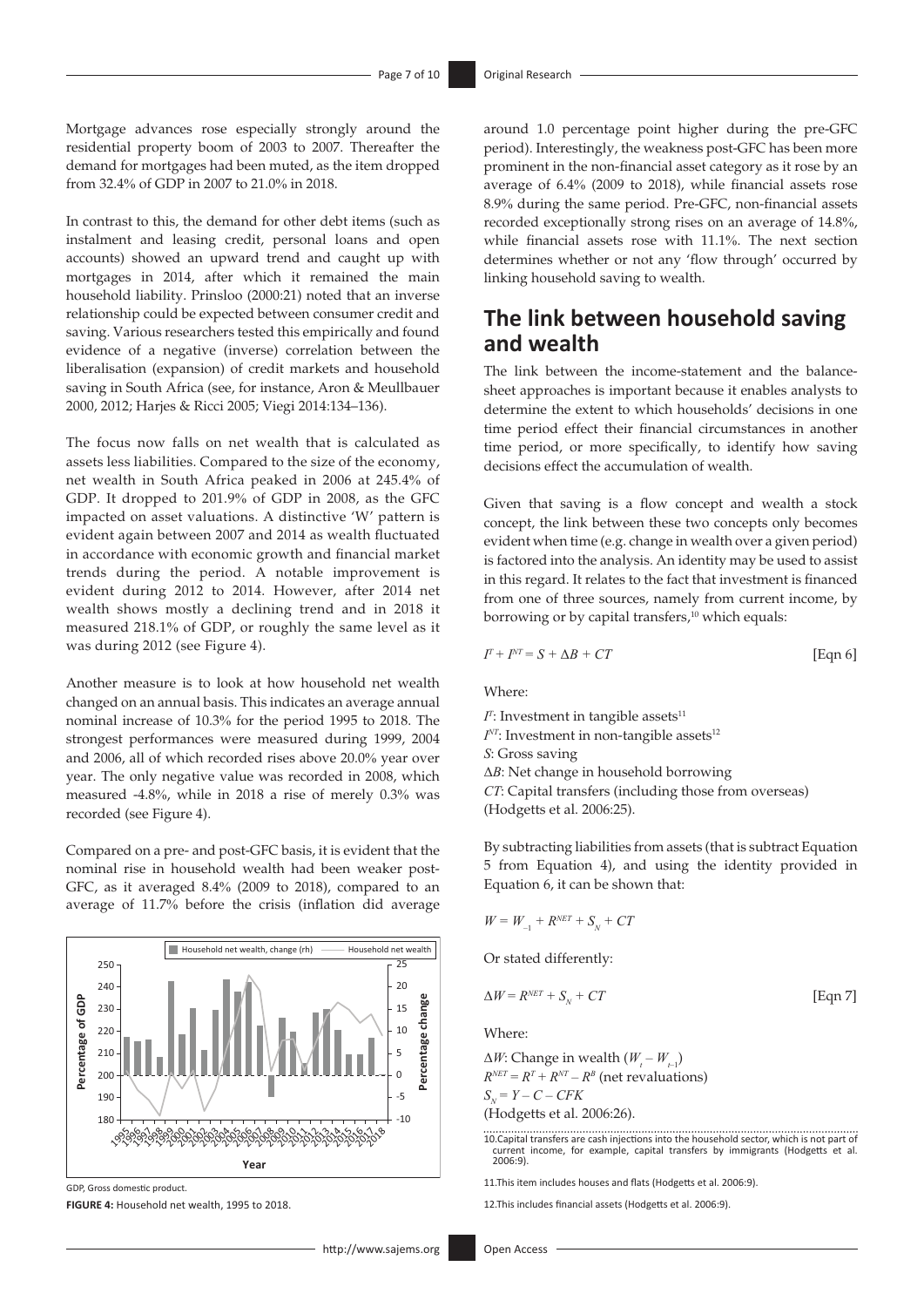The three theoretical factors contributing to the change in household wealth are: net revaluations, net saving and capital transfers. Alternatively, yet similar to this, Orthofer (2015:5) defines the change in household wealth in more detail as:

$$
S_{S,t} = S_{F,t} + \frac{\Delta P_t}{P_{t-1}} \times W_{t-1} + K_t + O_t
$$
 [Eqn 8]

Where:

*S<sub>s</sub>*: Stock of savings (changes in wealth) *S<sub>r</sub>*: Flow of saving ('saving-induced wealth')  $\Delta P_{t}$  $\frac{dI_t}{P_{t-1}} \times W$  $W_{t-1}:$  Asset revaluations

*K*<sub>*i*</sub>: Capital transfers *O*<sub>*i*</sub>: Other<sup>13</sup> factors

Both Hodgetts et al. (2006) (see Equation 7) and Orthofer (2015) (see Equation 8) list the three factors contributing to the changes in household wealth as net revaluations, net saving and capital transfers; however, Orthofer (2015) also explicitly includes a fourth, namely 'other factors' (e.g. destruction or a discovery).

Net saving represents the part of disposable income that is not spent on consumption expenditure. When positive, it can be used 'to acquire non-financial or financial assets of one kind or another, including cash, or to repay liabilities'. But when negative, 'the excess must be financed by disposing of assets, or incurring new liabilities' (United Nations 2009:197). Stated differently, a high level of saving should mean that net worth and assets could be acquired without increasing debt. Conversely, in a situation of low savings (or dissaving), wealth should be reduced, ceteris paribus, and existing assets be decreased and/or liabilities will have to be increased (Hodgetts et al. 2006).

Using the methodology of Hodgetts et al. (2006), the change in South African households' net wealth is calculated using three factors, namely net saving, revaluations and capital transfers. Net-saving and capital-transfer data are available from the SARB; however, the revaluation of assets is treated as a balancing<sup>14</sup> item.

The contribution of net saving to the acquisition of wealth peaked in 1998 at 24.0%, after which the contribution of saving declined to the point where it turned negative in 2006 (see Table 3). In other words, households were increasing their borrowing and/or utilising existing wealth. In 2017, saving again made a small positive contribution, but this turned negative once more in 2018.

The prominence of the net revaluation of assets (treated as the balancing item in the calculation) is evident as it alone

| Year<br>net<br>wealth+ |             | Change in Net revaluations<br>of assets<br>(balancing item) |           | Net saving:     |                | <b>Net capital transfers &amp;</b> |                |
|------------------------|-------------|-------------------------------------------------------------|-----------|-----------------|----------------|------------------------------------|----------------|
|                        | bn.         | bn.                                                         | $%$ total | bn.             | $%$ total      | bn.                                | $%$ total      |
| 1996                   | <b>R88</b>  | R79                                                         | 90        | R <sub>9</sub>  | 10             | R <sub>0</sub>                     | $\overline{0}$ |
| 1997                   | R101        | R84                                                         | 84        | R <sub>17</sub> | 16             | R <sub>0</sub>                     | $\Omega$       |
| 1998                   | <b>R56</b>  | R42                                                         | 75        | R13             | 24             | R1                                 | $\mathbf{1}$   |
| 1999                   | R296        | R281                                                        | 95        | R <sub>12</sub> | 4              | R <sub>3</sub>                     | $\mathbf{1}$   |
| 2000                   | R156        | R141                                                        | 90        | R <sub>12</sub> | 8              | R <sub>3</sub>                     | $\overline{2}$ |
| 2001                   | R280        | R263                                                        | 94        | R <sub>9</sub>  | 3              | R7                                 | 3              |
| 2002                   | R122        | R106                                                        | 87        | R <sub>12</sub> | 10             | R <sub>4</sub>                     | $\overline{4}$ |
| 2003                   | R333        | R319                                                        | 96        | R <sub>9</sub>  | 3              | R <sub>5</sub>                     | $\overline{2}$ |
| 2004                   | R559        | R546                                                        | 98        | R <sub>8</sub>  | $\overline{2}$ | R <sub>5</sub>                     | $\mathbf{1}$   |
| 2005                   | R593        | R584                                                        | 99        | R <sub>5</sub>  | $\mathbf{1}$   | R <sub>3</sub>                     | $\mathbf{1}$   |
| 2006                   | R790        | R805                                                        | 102       | $-R19$          | $-2$           | R <sub>5</sub>                     | $\mathbf{1}$   |
| 2007                   | R512        | R531                                                        | 104       | $-R29$          | -6             | R10                                | $\overline{2}$ |
| 2008                   | $-R242$     | $-R241$                                                     | 99        | $-R15$          | $-6$           | R14                                | 6              |
| 2009                   | R 630       | R626                                                        | 99        | $-R8$           | $-1$           | R11                                | $\overline{2}$ |
| 2010                   | <b>R537</b> | R539                                                        | 100       | $-R13$          | $-2$           | R11                                | $\overline{2}$ |
| 2011                   | R164        | R170                                                        | 104       | $-R23$          | $-14$          | R17                                | 10             |
| 2012                   | R867        | R889                                                        | 102       | $-R39$          | $-4$           | R17                                | $\overline{2}$ |
| 2013                   | R1053       | R1082                                                       | 103       | $-R48$          | $-5$           | R19                                | $\overline{2}$ |
| 2014                   | R836        | R862                                                        | 103       | $-R46$          | $-5$           | R <sub>19</sub>                    | $\overline{2}$ |
| 2015                   | R434        | R435                                                        | 100       | $-R20$          | $-5$           | R19                                | 4              |
| 2016                   | R450        | R454                                                        | 101       | $-R23$          | $-5$           | <b>R20</b>                         | $\overline{4}$ |
| 2017                   | R843        | R820                                                        | 97        | <b>R6</b>       | $\mathbf{1}$   | R18                                | $\overline{2}$ |
| 2018                   | R31         | R <sub>19</sub>                                             | 61        | $-R3$           | $-10$          | R <sub>15</sub>                    | 49             |

†, Calculated as annual change in net wealth (KBP6931); ‡, Household net saving (KBP6200); §, Calculated as the difference between capital transfers receivable (KBP6850) and capital transfers payable (KBP6851).

explains almost all the movements in the change of wealth, especially from the mid-2000s onwards. It is very likely that the stellar rise in residential property prices and equity markets are responsible for the bulk of the revaluation adjustments.

The contribution of capital transfers remains rather insignificant throughout the respective time, with exceptions in 2008, 2011 and 2018, during which the contribution was almost half (49.0%). This was, however, due to weak or negative changes in net wealth recorded during these periods. The 2018 value clearly indicated how sensitive this type of analysis is and confirmed the need for an improved (or a more insightful) methodology and data linking saving to wealth.

International evidence supports these findings and suggest that asset revaluations are often the most important driving factor for household wealth. Hodgetts et al. (2006) analysed data for New Zealand and indicated how the revaluation effect completely 'swamped' other factors between 2002 and 2005. The problem is that this could fluctuate significantly according to, among other factors, different accounting principles (e.g. book or market values), to the point where it could be regarded as merely 'paper profits'. Orthofer (2015:4) ran a similar test and found that between 1975 and 2014, South African real net household saving accounted for merely 15.0% of the increase in real household wealth.

During a discussion with employees of the SARB, they also expressed caution about the various assumptions and estimates

<sup>13.</sup>Examples of other factors can be the 'result of the discovery of a subsoil resource or the destruction of assets as a result of war or a natural disaster' (United Nations 2009:330).

<sup>14.</sup>Orthofer (2015:21) encountered a similar challenge and lamented the fact that a fully integrated set of national accounts (from which this type of data could simply be read) had not yet been published by the SARB.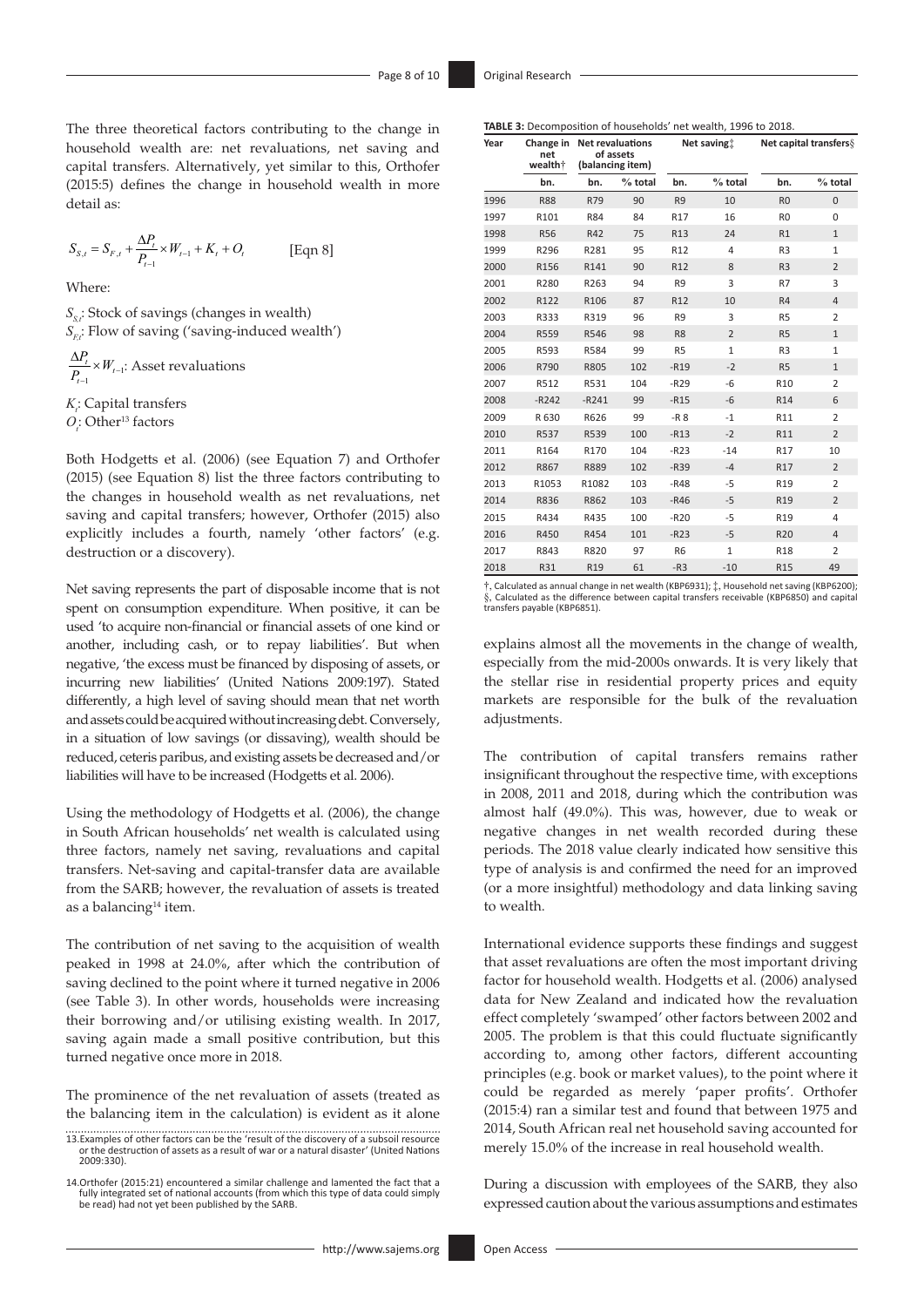included in the calculation. However, they simultaneously confirmed that for the time being these calculations are based on the best available data. They also indicated that they are in the process of a major overhaul regarding various aspects of the household-sector data. Hopefully, future data from the SARB will enable analysts to 'close the elusive loop' between household saving and household wealth.

## **Conclusion**

A descriptive analytical methodology is used to highlight the trends in household saving and wealth (savings) in South Africa for the period 1995 to 2018. It further links the two concepts by providing empirical estimates of the 'flowthrough' effects, in the form of a decomposition of wealth.

Household saving, as measured by the income statement approach, indicates a long-term declining trend in net household saving to GDP. Since 2006 it turned negative (dissaving). This decline stabilised around 2008, as net household saving fluctuated around the -1.0% to GDP level since then, and actually improved to record a small positive value of 0.1% of GDP in 2017. However, the latest available value for 2018 indicates a small dissaving again.

There are two major determinants of this trend, namely disposable income of households and final consumption expenditure of households. Compared to GDP, both of these have been trending downwards, but over time the difference or buffer that existed between them had been eroded to the point where it disappeared in 2006. However, after 2010 the downward trend in both the disposable income of households and final consumption expenditure of households stabilised somewhat, which also explains the stabilisation in the saving rate.

Compared to the size of the economy, household wealth in South Africa peaked in 2006 at 245.4% of GDP. The GFC had a significant impact, and household wealth dropped to 201.9% of GDP in 2008. Some recovery occurred around 2012 to 2014; however, net wealth had been mostly on a declining trend since then and in 2018 measured 218.1% of GDP. As far as annual performance, households' wealth rose by an average nominal increase of 10.3% for the period 1995 to 2018.

Lastly, an analysis of the link between saving and wealth shows that the contribution of net saving to the acquisition of wealth peaked in 1998, after which it declined and turned negative in 2006. The prominence of the net revaluation of assets in the change of wealth is confirmed as it explains almost all the movements, especially from the mid-2000s onwards. Drivers for the revaluations include a strong rise in the valuations of residential property values and equities.

Future research should focus in more detail on the factors driving household income and expenditure trends in South Africa, and whether they are sustainable. Also important is

the role that household saving plays (or should play) in total saving in the economy, as well as what an optimal mix between the major saving categories (including households, businesses and government) should be.

## **Acknowledgements Competing interests**

The authors have declared that no competing interest exists.

#### **Authors' contributions**

All authors contributed equally to this work.

## **Ethical considerations**

Ethical clearance was obtained from Unisa, School of Economic Sciences, Research Ethics Review Committee. Ethical clearance number: 2016 CEMS SES 001.

### **Funding information**

This research received no specific grant from any funding agency in the public, commercial, or not-for-profit sectors.

#### **Data availability**

Data sharing is not applicable to this article as no new data were created or analysed.

#### **Disclaimer**

The views and opinions expressed in this article are those of the authors and do not necessarily reflect the official policy or positions of any affiliated agency of the authors.

## **References**

- Aron, J. & Muellbauer, J., 2000, 'Personal and corporate savings in South Africa', *World Bank Economic Review* 14(3), 509–544.<https://doi.org/10.1093/wber/14.3.509>
- Aron, J. & Muellbauer, J., 2006, 'Estimates of household sector wealth for South Africa. 1970–2003', *Review of Income and Wealth* 52(2), 285–307. [https://doi.](https://doi.org/10.1111/j.1475-4991.2006.00188.x) [org/10.1111/j.1475-4991.2006.00188.x](https://doi.org/10.1111/j.1475-4991.2006.00188.x)
- Aron, J. & Muellbauer, J., 2012, 'Wealth, credit conditions and consumption: Evidence from South Africa', CEPR Discussion paper No. 8800.
- Aron, J., Muellbauer, J. & Prinsloo, J., 2006a, 'Estimating household-sector wealth in South Africa', *South African Reserve Bank, Quarterly Bulletin* 2006, 61–72.
- Aron, J., Muellbauer, J. & Prinsloo, J., 2006b, 'Estimating the balance sheet of the personal sector in an emerging market country', United Nations University working paper No. 2006/99, September 2006.
- Bankserv Africa, 2016, *Average salaries, pensions barely grow above inflation*, viewed 07 September 2017, from [https://www.bankservafrica.com/Press-Office/ArticleId/118/](https://www.bankservafrica.com/Press-Office/ArticleId/118/average-salaries-pensions-barely-grow-above-inflation?category=\bdsi) [average-salaries-pensions-barely-grow-above-inflation?category=\bdsi](https://www.bankservafrica.com/Press-Office/ArticleId/118/average-salaries-pensions-barely-grow-above-inflation?category=\bdsi)
- Harjes, T. & Ricci, L., 2005, 'What drives savings in South Africa?' in M. Nowak & L.A. Ricci (eds.), *Post-apartheid South Africa: The first ten years,* International Monetary Fund, Washington, DC.
- Hodgetts, B., Briggs, P. & Smith, M., 2006, 'Household saving and wealth. Reserve Bank of New Zealand', paper prepared for Reserve Bank Workshop titled 'Housing, Savings and the Household Balance Sheet', Wellington, 14th November, viewed<br>10 May 2017, from https://www.rbnz.govt.nz/research-and-publications/ 10 May 2017, from [https://www.rbnz.govt.nz/research-and-publications/](https://www.rbnz.govt.nz/research-and-publications/speeches/2006/speech2006-09-27) [speeches/2006/speech2006-09-27](https://www.rbnz.govt.nz/research-and-publications/speeches/2006/speech2006-09-27)
- Kuhn, K., 2010, 'Note on household wealth in South Africa', *South African Reserve Bank, Quarterly Bulletin* 2010, 66–73.
- Mohr, P., 2016, *Economic indicators*, 5th edn., Van Schaik Publishers, Pretoria.
- Orthofer, A., 2015, 'What we talk about when we talk about savings: Concepts and measures of household saving and their application to South Africa, Economic<br>Research Southern Africa', ERSA working paper No 530, Claremont, Cape Town,<br>July 2015, viewed 16 September 2021, from https://www.econrsa.org/sys [files/publications/working\\_papers/working\\_paper\\_530.pdf](https://www.econrsa.org/system/files/publications/working_papers/working_paper_530.pdf)